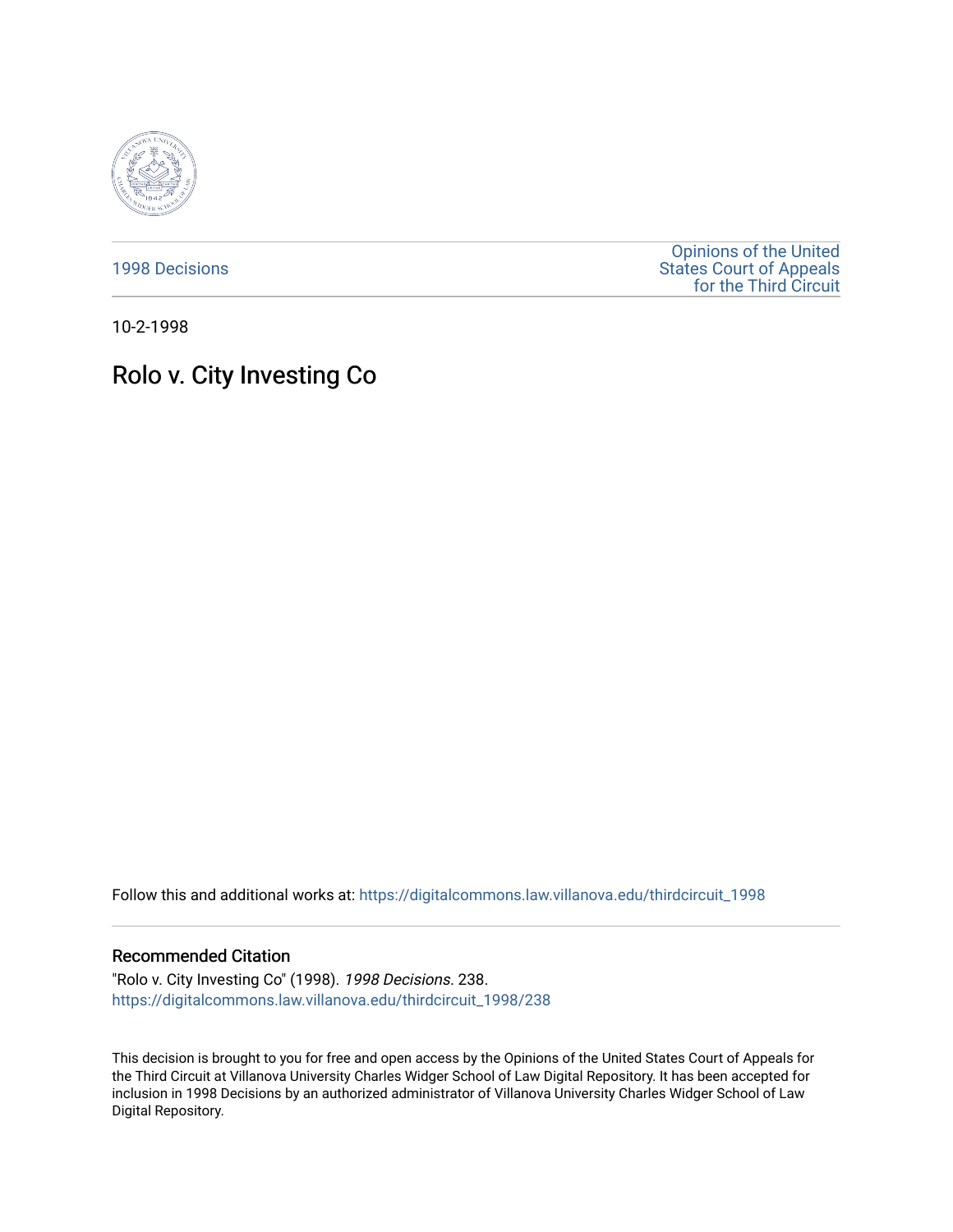Filed October 2, 1998

UNITED STATES COURT OF APPEALS FOR THE THIRD CIRCUIT

Nos. 95-5768 & 96-5128

JOSE and ROSA ROLO; and DR. WILLIAM and ROSEANNE TENERELLI

v.

CITY INVESTING COMPANY LIQUIDATING TRUST; AmBASE CORPORATION; CARTERET BANCORP, INC.; FEDERAL DEPOSIT INSURANCE CORPORATION, as Successor to RESOLUTION TRUST CORPORATION, in its capacity as RECEIVER OF CARTERET SAVINGS BANK, FA; THE HOME INSURANCE COMPANY; GEORGE T. SCHARFFENBERGER; MARSHALL MANLEY; EDWIN I. HATCH; EBEN W. PYNE; REUBIN O'D. ASKEW; HOWARD L. CLARK, JR.; CHARLES J. SIMONS; PETER R. BRINKERHOFF; DAVID F. BROWN; ROBERT F. EHRLING; CRAVATH, SWAINE & MOORE; DAVID G. ORMSBY; FEDERAL DEPOSIT INSURANCE CORPORATION, in its capacity as RECEIVER OF SOUTHEAST BANK, NA; PAINEWEBBER INCORPORATED; MERRILL LYNCH, PIERCE, FENNER & SMITH, INC.; THE PRUDENTIAL INSURANCE COMPANY OF AMERICA; NATIONAL BANK OF CANADA; CITICORP REAL ESTATE, INC.; FIRST NATIONAL BANK OF BOSTON; FEDERAL NATIONAL MORTGAGE ASSOCIATION; FEDERAL HOME LOAN MORTGAGE CORPORATION; CHASE FEDERAL BANK, FSB; CITIZENS AND SOUTHERN TRUST COMPANY (FLORIDA), NA; REGIONS BANK OF LOUISIANA, as Successor to SECOR BANK, FSB; OXFORD FIRST CORP.; THE OXFORD FINANCE COMPANIES, INC.; LASALLE BUSINESS CREDIT, INC.; as Successor to STANCHART BUSINESS CREDIT, INC.;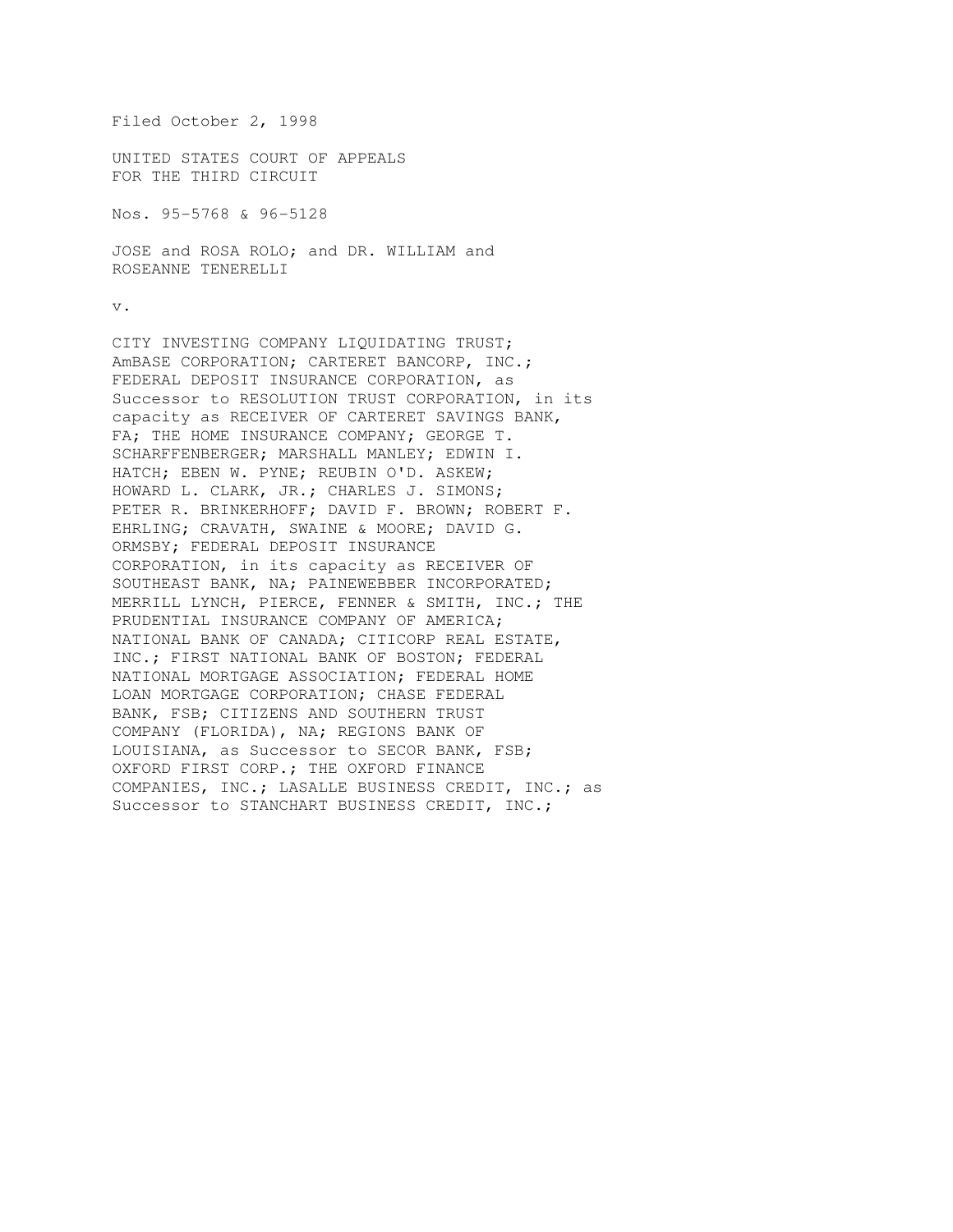HARBOR FEDERAL SAVINGS AND LOAN ASSOCIATION; GREYHOUND FINANCIAL CORPORATION; LLOYDS BANK PLC; and JOHN DOES 1-10

> Jose Rolo, Rosa Rolo, Dr. William Tenerelli, and Roseanne Tenerelli, and proposed intervenor plaintiffs Dominick J. Capezza, Estrelita Capezza, Jacques Cormier, Anite Cormier, Steven Kalinowski, Bernard Kalinowski, Charles R. Panellino, and Clarisse Panellino,

Appellants in 95-5768

 proposed intervenor plaintiffs Dominick J. Capezza, Estrelita Capezza, Jacques Cromier, Anite Cormier, Steven Kalinowski, Bernard Kalinowski, Charles R. Panellino, and Clarisse Panellino,

Appellants in 96-5128

(Caption amended per Clerk's 11/27/95, 1/3/96 & 2/29/96 orders)

On Appeal from the United States District Court for the District of New Jersey (D.C. Civil Action No. 90-cv-04420)

Argued September 16, 1996

Before: BECKER, NYGAARD and ROTH, Circuit Judges

(Opinion Filed 8/31/98)

ORDER AMENDING SLIP OPINION

IT IS ORDERED that the slip opinion in the above case, filed on August 31, 1998, be amended as follows:

On page 10, line 17, delete "George" and replace it with "Gerald"; and

2